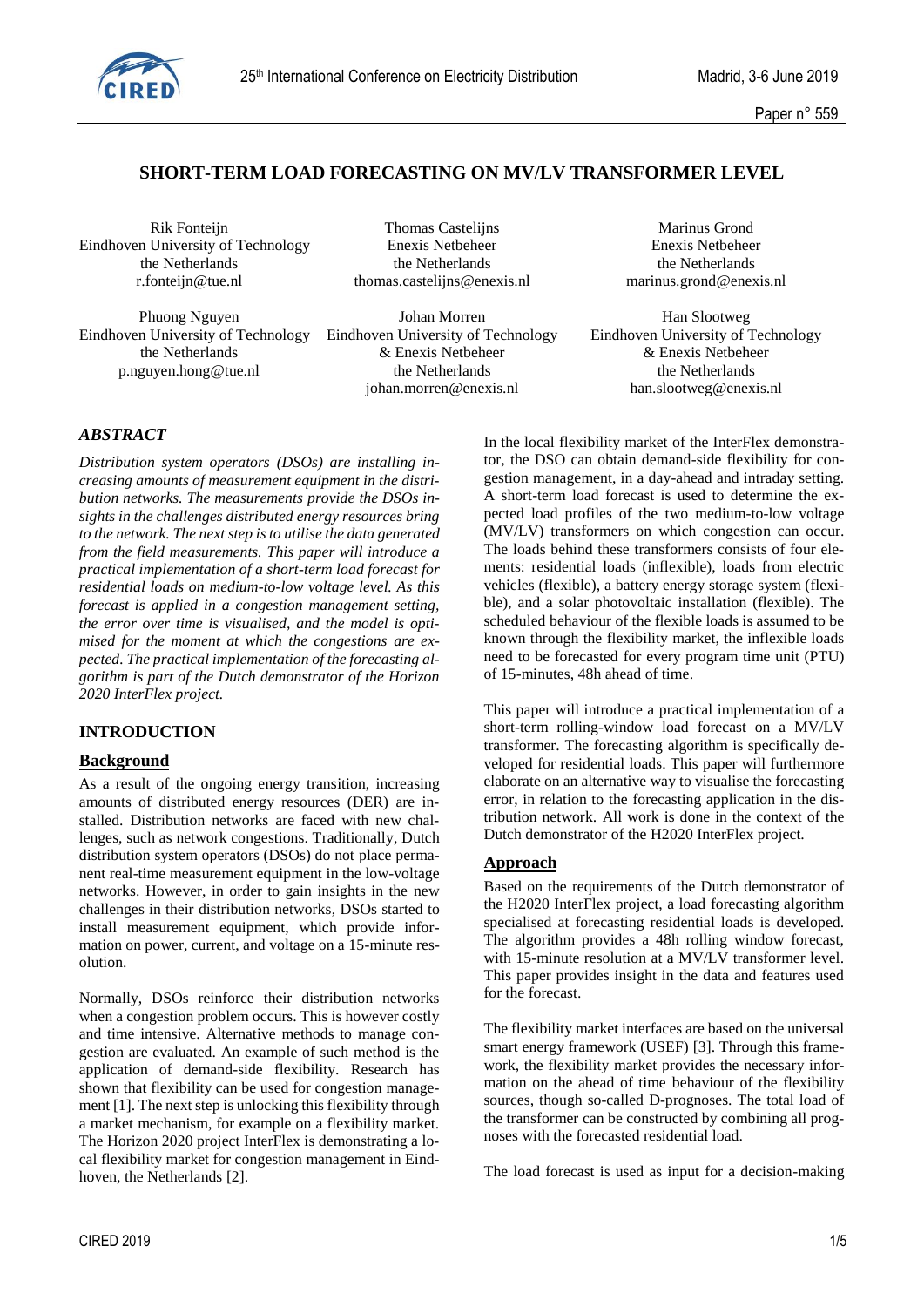



Figure 1: Example of error visualization.

process, in which the DSO decides where, when, and how much flexibility is needed for congestion management, and at what price this flexibility can be obtained. The need for flexibility is primarily expected during the traditional on-peak hours in the evening (17:00-21:00) [4]. Therefore, a methodology to visualise the error is developed to evaluate the performance of the load forecast at certain time windows.

## **Outline**

This paper is organised in the following manner. First, we introduce the methodology to visualise the error. Then, the forecasting algorithm is presented, including insights in the features used, and the model performance. Finally, we present our conclusions and highlight future work.

# **ERROR METRIC**

## **Error measurement method**

Two common metrics to determine the error of a forecast are the mean absolute percentage error (MAPE) and the root mean square error  $(RMSE)^1$ . Whereas the MAPE weighs every error equally heavy by dividing the difference between forecasted and actual value by the actual value, the RMSE is proportional to the size of the error squared. With the RMSE therefore, larger differences between forecasted and actual value are penalised harder.

Since the application of the load forecasting algorithm is a flexibility market to mitigate network congestions in a day-ahead and intraday setting, larger differences between forecast and actual value are more critical than small deviations from the actual values. Therefore, the RMSE is used for the evaluation of the load forecasting model.

# **Error visualisation**

The accuracy (or error) of the forecast lays at the basis of operationalising flexibility through a market mechanism. Therefore, the output of the forecast model direct influences the DSO's perceived flexibility need. Forecasting models are optimised to minimise the overall error. However, congestion problems in the distribution networks often occur at specific times, for example during hours of peak production, or peak loading. Therefore, visualizing the error in relation to time is necessary to evaluate the accuracy of the model over the desired time horizon, and in relation to the moment of the day

Figure 1 provides an example of this proposed error visualisation. On the x-axis, the time of the day is visualised. On the left y-axis, the 192 PTUs (48h) ahead of time are visualised. The colour intensity reflects the RMSE, where dark blue reflects RMSE values around 0, and dark red reflects RMSE values around 40.

The right y-axis shows (average) transformer loadings during the day for recent weeks of data. The transformer load is plotted as a mean, supplemented with the bandwidths in which 10%-90% and 1%-99% of the data lay. Furthermore, the rated power of the transformer is plotted as a dashed red line.

With this, at every time of the day the error for the next 192 PTUs can be evaluated by taking the diagonal, providing insights in the uncertainty and deviations at for example the transformer's (critical) peak loading.

In the example in figure 1, it can be observed that forecast

<sup>-</sup><sup>1</sup> Ref. [7] for example uses the MAPE and RMSE to compare various forecasting algorithms.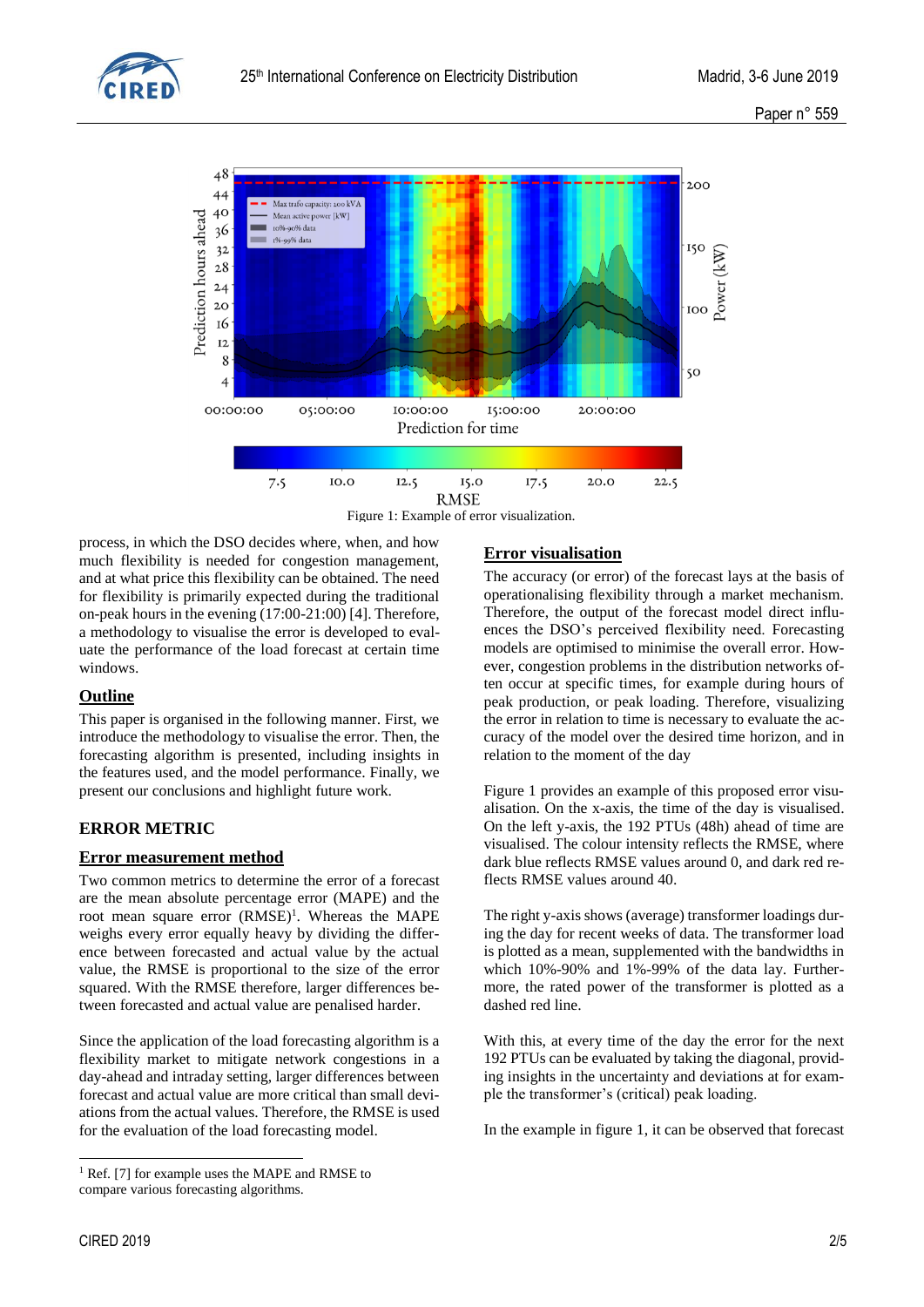

between 24h and 48h ahead result in large errors, in particular for the period between 10:00 and 16:00. Forecasting a few hours ahead of time leads to relatively low errors, in particular during the night.

# **FORECASTING ALGORITHM**

#### **Measurement data**

Measurement equipment is installed on two MV/LV transformers and all their outgoing LV feeders. This measurement equipment provides data of active and reactive power, voltage, current, total harmonic distortion, and energy throughput on a 15-minute resolution. Ref. [5] further elaborates on the measurement setup in place for the Dutch InterFlex demonstrator.

For the Dutch InterFlex demonstrator the number of households connected to each feeder, and to which feeders the flexibility sources are connected is known. As the forecast should only reflect the residential loads, the total residential load is computed by adding up of the active power measurements of the feeders connecting households.

#### **Timeseries decomposition**

The load profile on a transformer can be considered as a time-series. In order to obtain the best accuracy in the forecasting algorithm, the load profile signal is therefore decomposed (figure 2) into a trend (light-blue line), a daily pattern (green line), a weekly pattern (dark-blue line), and a residual signal (red line). For the decomposition, a decomposition method from the Facebook Prophet opensource library is applied [6]. By eliminating trends and time-dependent patterns, a residual signal remains. This residual signal is forecasted, after which the decomposed signals are added up with the forecasted residual signal.

#### **Feature analysis**

Additionally, a number of additional features have been included in the forecasting algorithm. These features can roughly be clustered in two clusters, a time-related cluster and a weather-related cluster.

The time-related features include the quarter (or PTU) of the day, quarter of the week, the quarters ahead, the quarters, the weekday, number of the week, and whether or not a day is a holiday. A number of these features are cyclic (quarter of the day, quarter of the week, number of the week). In order to maintain the cyclic behaviour, those features are modelled as a sine and cosine wave. This way, the modelling maintains a strong link between for example the last quarter of the day and the first quarter of the next day, ensuring the model knows these are successive. The non-cyclic time-related features are modelled with a (binary) dummy variable.

The weather-related features are based on weather forecast data, and include the sun altitude, weather measurements and predictions of the past, current, and next hour, solar



irradiance, precipitation, temperature, wind speed, wind direction, weather ahead of time, and weather in the past.

In order to be able to compare all features with one another, features are scaled to a standardised scale. For this, the standard normal distribution is used, following eq. 1,

$$
x'_{i} = \frac{x_{i} - \mu}{\sigma} \tag{1}
$$

where  $x'$ <sup>*i*</sup> is the standardised feature,  $x_i$  the original feature,  $μ$  the median, and σ the standard deviation. The median of all features  $(*μ*)$  is set to 0, and the standard deviation  $(σ')$ is set to 1. Cyclic (between -1 and 1) and dummy variables (0 or 1) do not need to be scaled further.

An overview of the impact of individual features on the relative RMSE of the forecasting model is provided in figure 3. This is the case-specific impact for one of the two transformers in the Dutch InterFlex demonstrator. From the figure it can be observed that especially between PTU 40 and 80 (the afternoon and early evening), features have a significant influence on the accuracy of the load forecast.

#### **Models**

Three different machine learning models have been considered to forecast the time-series of active power: a Linear Regression model, a XGBoost Regression model, and a Random Forest Regression model. To tune the optimal settings of these regression models, also known as hyperparameter tuning, a weighted RMSE is used. In order to ensure maximal accuracy during peak hours, the tuning is made such that the RMSE values of the PTUs around the peak (i.e. 19:00 +/- 8 PTUs) weigh for 50%, whereas the other PTUs combined weigh for the other 50%. Eq. 2 shows this as an objective function,

$$
obj = \min \left( \varepsilon \sqrt{\sum_{t \in S_{\text{test}}^{\text{peak}}} \frac{\left( y_t - y_t \right)^2}{\left| S_{\text{test}}^{\text{peak}} \right|}} + (1 - \varepsilon) \sqrt{\sum_{t \in S_{\text{test}}^{\text{off-peak}}} \frac{\left( y_t - y_t \right)^2}{\left| S_{\text{test}}^{\text{off-peak}} \right|}} \right) (2)
$$

where  $\varepsilon$  is the share of the peak PTUs in the loss function and set to 0.5, *Stest* is the test-set, split up in a peak and an off-peak set, *ŷ* the predicted, and *y* the measured value.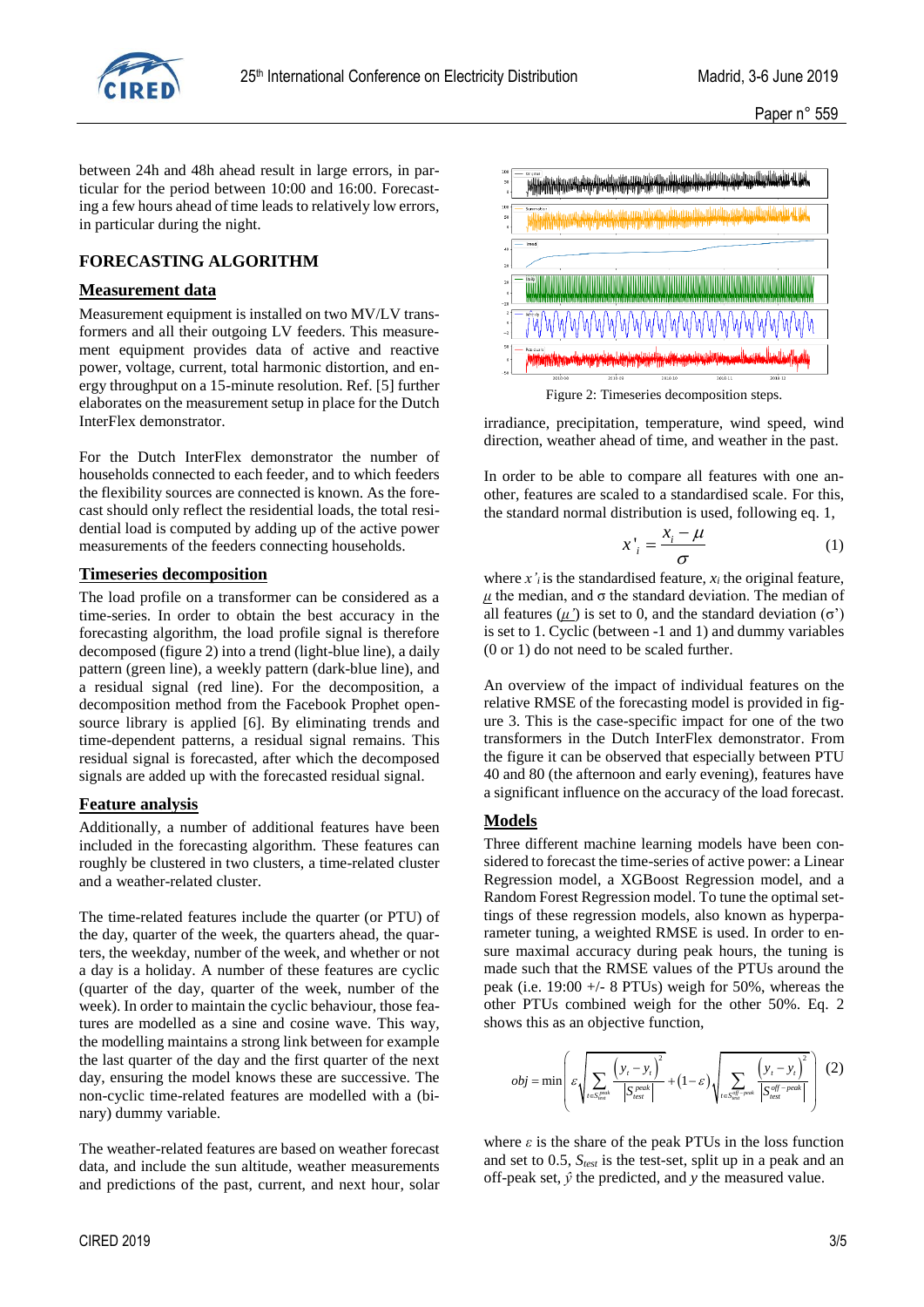

Paper n° 559



Figure 3: Relative change in RMSE when removing a single feature from the forecasting algorithm on one of the two transformers in the Dutch InterFlex demonstrator. The following features are compared: quarter of the day, quarters ahead, quarters, sun altitude, weekday, weather, precipitation (neerslag), irradiation (straling), temperature, wind speed and direction (windkracht and -richting), and the weather of the past (weer t-1), present (weer  $t+1-1$ ) and next (weer  $t+1$ ) hour.



# Prediction for time

Figure 4: Example of model performance for each moment of the day, without time-series and weather (top-left), without timeseries and including weather (top-right), including timeseries and without weather (bottom-left), and including timeseries and weather (bottom-right).